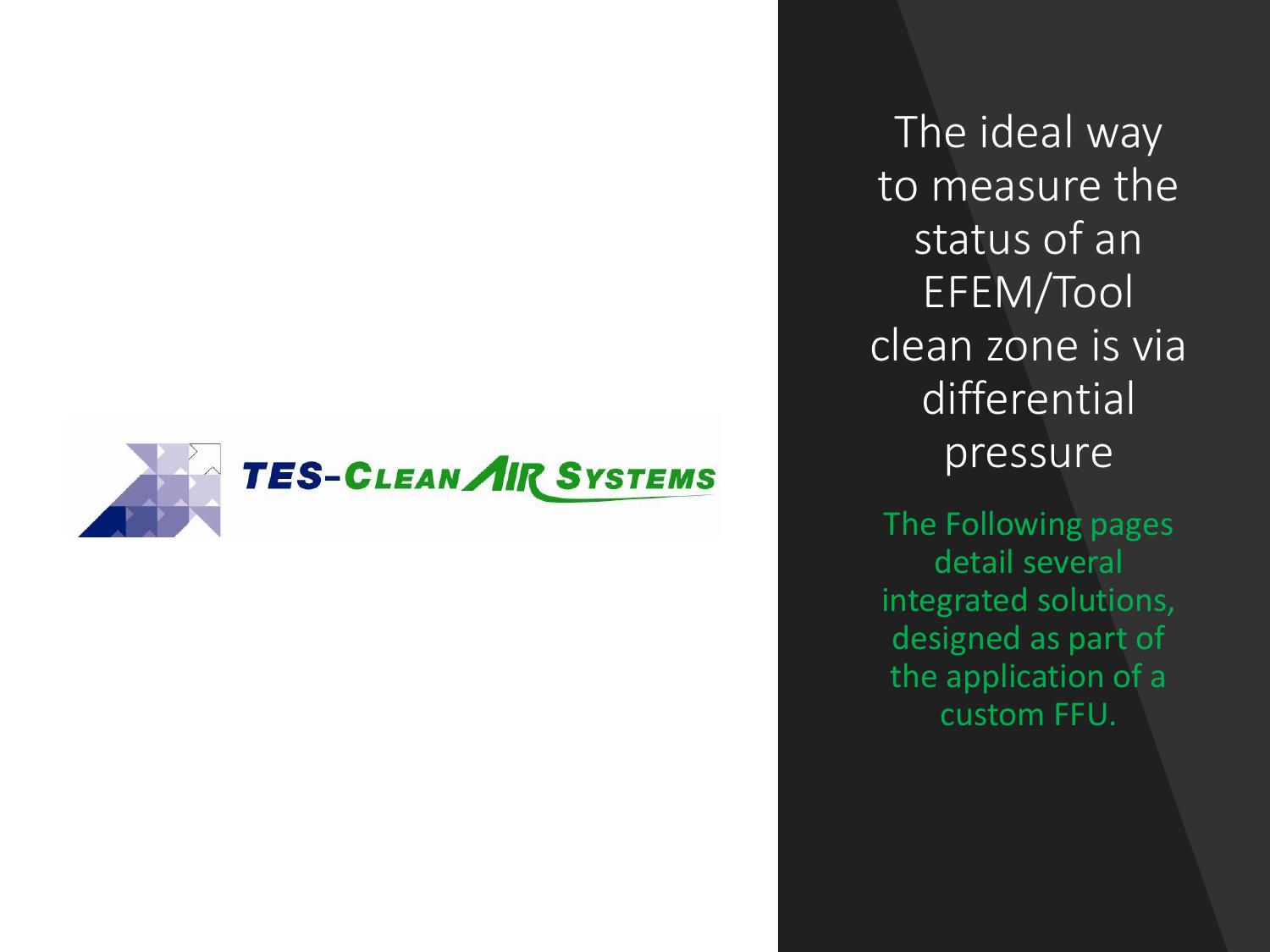The mini-environment (EFEM )

FFU fills the space with unidirectional ULPA filtered while controlling the exit of the air such that a differential pressure is established. The differential pressure is regulated to not less than 0.005" WG (1.25PA) and typically not more than 0.04" WG (10 PA). The positive differential pressure ensures that air from adjacent, lower ISO class zones never leaks into the mini-environment, per accepted clean room best practices

Typically the fans in the FFU are monitored against failure. The shortcoming of only monitoring the fans is that the volume of air from the fans is only half of the differential pressure equation. In the event that a hatch or maintenance door is left ajar the differential pressure drops or even disappears.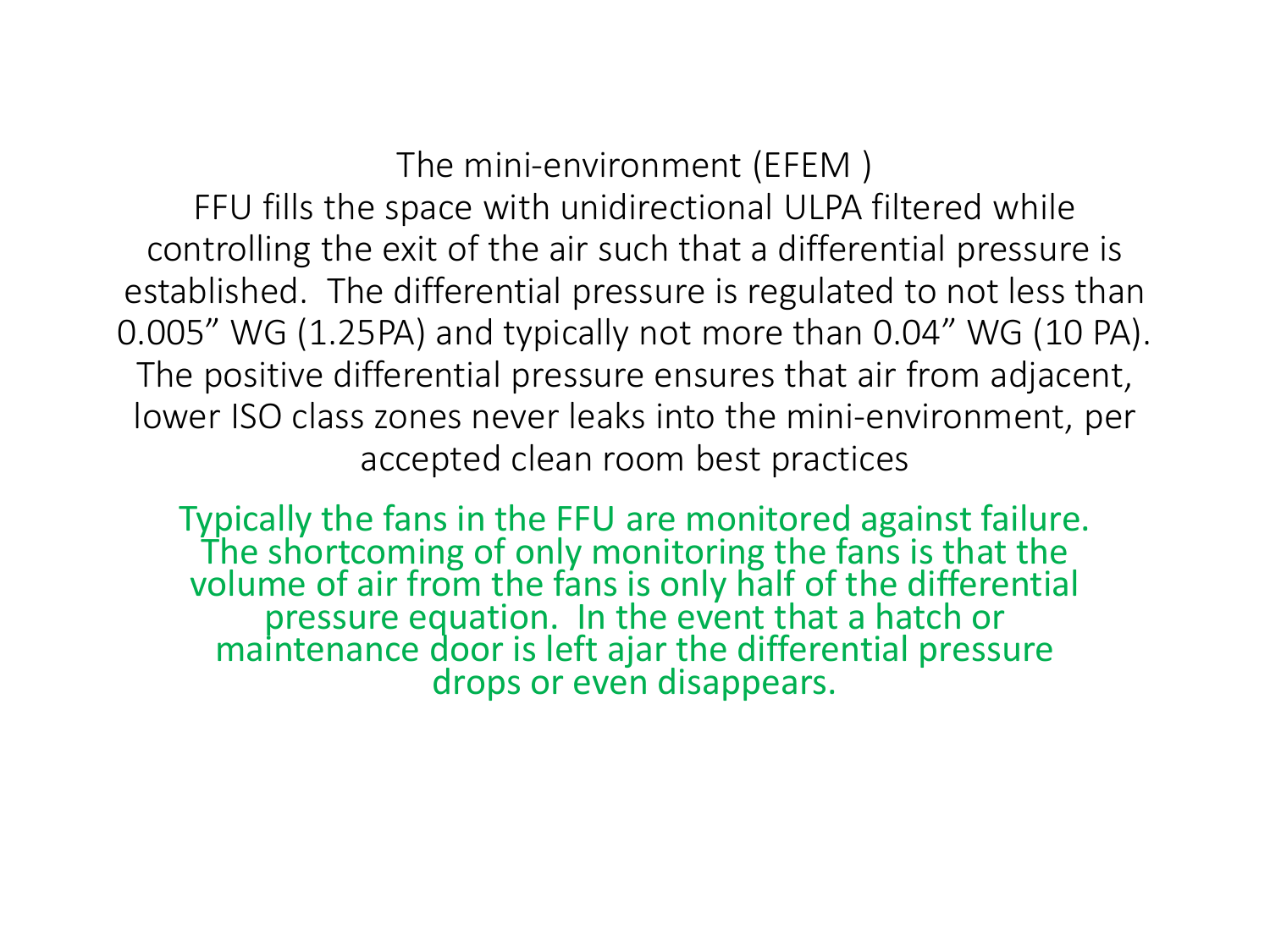This panel mounted Basic Pressuring Monitoring System (BPMS) allows programming of a pressure alarm level directly from the keypad. When an alarm level is reached, a buzzer sounds. Powered from a connector on the FFU, it is ready to mount onto your tool and provides not only a visual display of the system pressure, but also an audible alarm if the pressure goes out of specification.